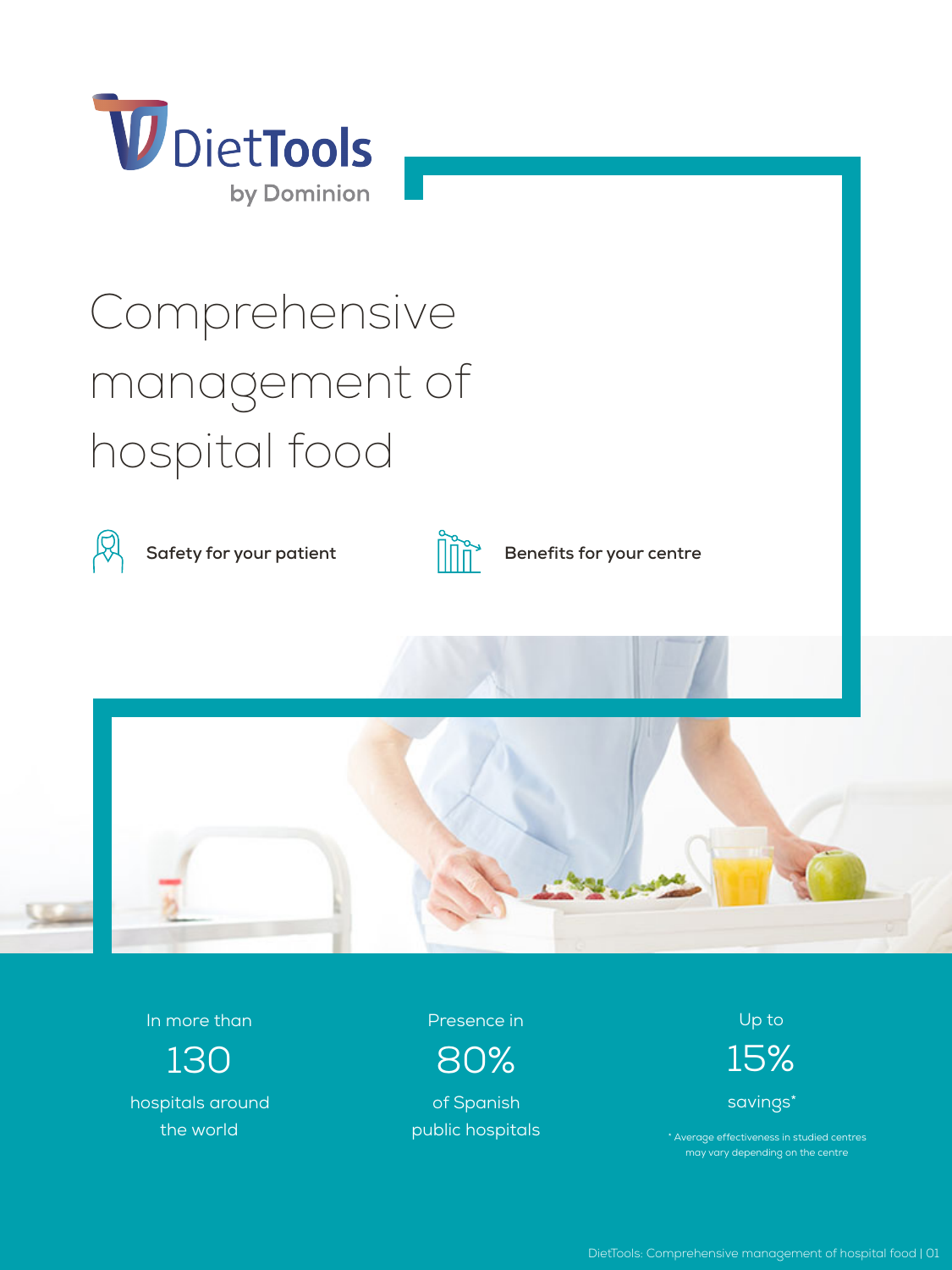## **Complete satisfaction for your patients**

**Good food is considered part of the treatment of a hospitalised patient;** proper diet and food management expedites the improvement process and discharge from hospital and is also an important factor for satisfaction during admission.

**DietTools** is the most reliable solution for this challenge. With over twenty years' experience, it is the pioneering tool that confirms its leadership year after year, thanks to its strategy of constant evolution.

Its advanced tools support decision making and help improve:

- Patient **safety**
- The **quality** of care
- Clinical **efficiency**
- User **satisfaction**
- Food **traceability**

### **Advantages**

- ✓ **Immediate information**
- ✓ **Personalised service**
- ✓ **Reduction in costs** 
	- **Time saving**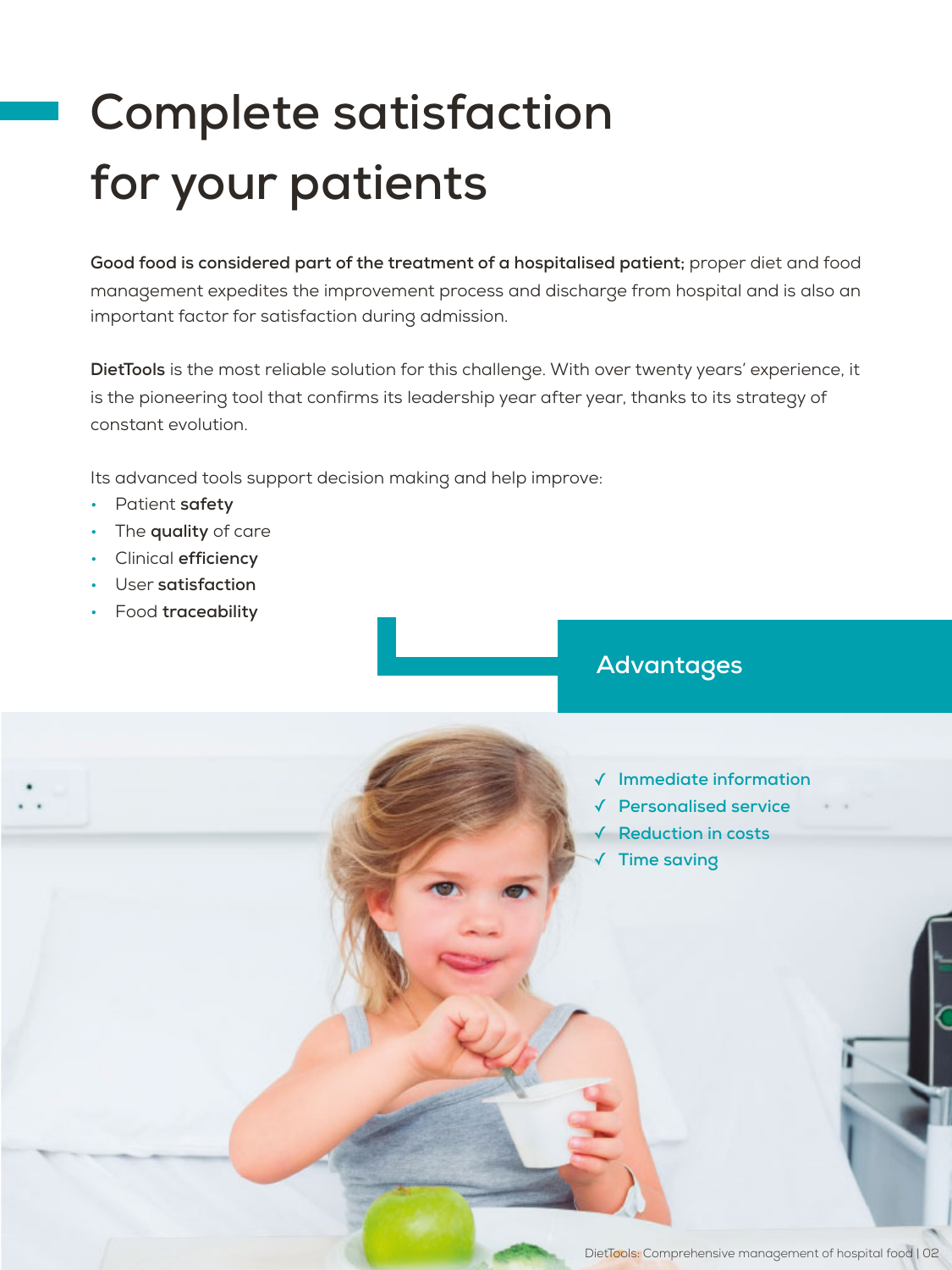#### **Simplicity**

DietTools provides simple automation for a normally complex process: starting with the dietary prescription of the patient, with is automatically sent to the dietetics and cooking departments, then the quality control, to the delivery of the food tray to the patient.



#### **Technical characteristics**

- Visual environment
- Independence of Databases
- Multi-centre
- Connectivity with other applications
- Integration with the majority of HISs on the market

#### **Functional characteristics**

- Design of diets
- Multi-centre/Multi-kitchen management
- Choice of Set Menus for optional diets
- Allergies to Families of foodstuffs
- Bottle modules
- Contract management
- Breaking down of set menus into dishes and ingredients
- Records of patient's diets and dishes
- Management of staff Canteens
- Lists and reports exportable to Excel